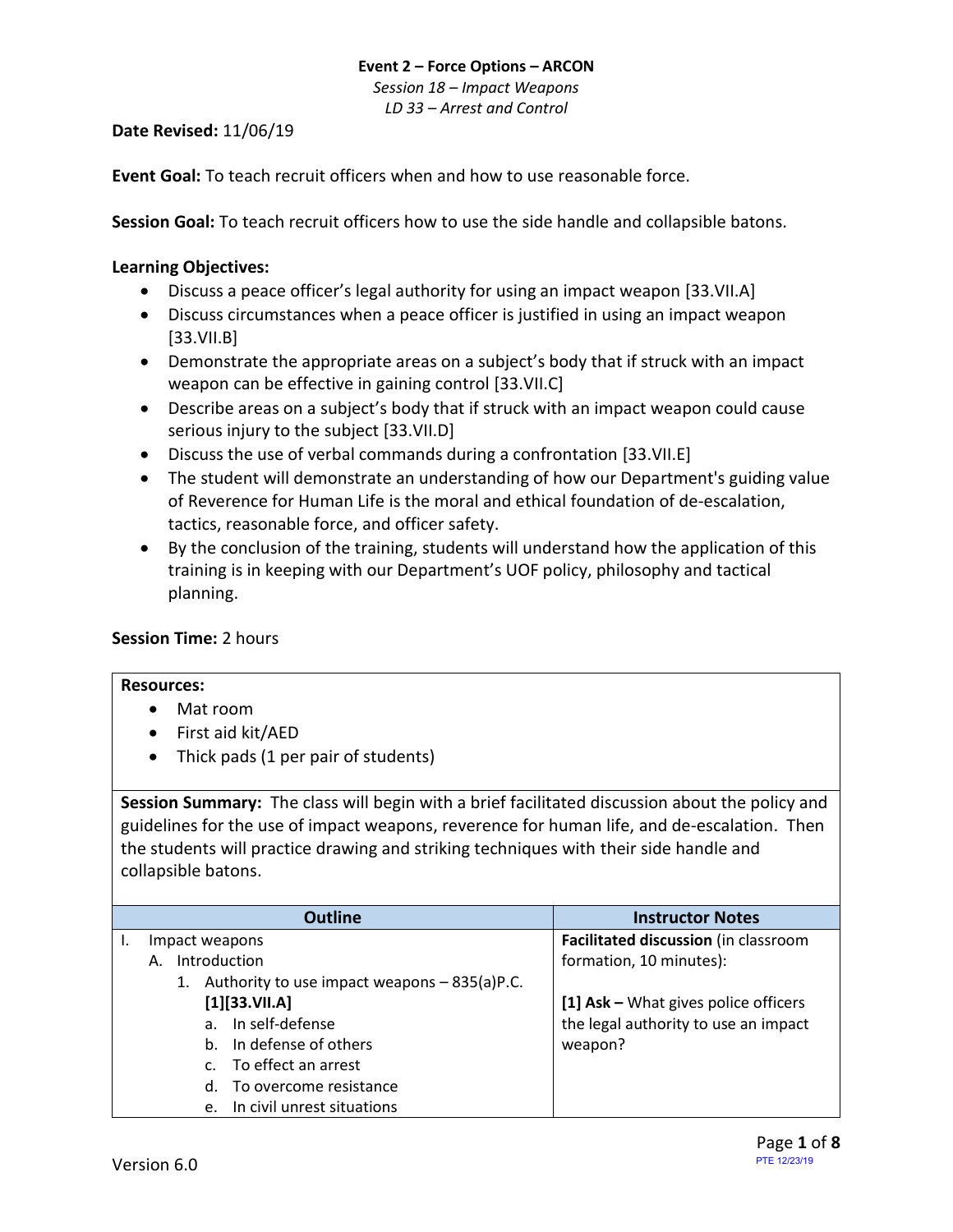*Session 18 – Impact Weapons*

<span id="page-1-3"></span><span id="page-1-2"></span><span id="page-1-1"></span><span id="page-1-0"></span>

|    | LD 33 - Arrest and Control |                        |                                                    |                                        |  |  |  |  |
|----|----------------------------|------------------------|----------------------------------------------------|----------------------------------------|--|--|--|--|
|    | 2.                         |                        | Agency policy – may be used when objectively       | [2] Ask - When can you use an impact   |  |  |  |  |
|    |                            |                        | reasonable [2][33.VII.B]                           | weapon per LAPD policy?                |  |  |  |  |
|    | 3.                         |                        | Illegal use of an impact weapon by a police        |                                        |  |  |  |  |
|    |                            | officer <sup>[3]</sup> |                                                    | [3] Ask - What can you be charged      |  |  |  |  |
|    |                            |                        | a. 149 PC - public officer unnecessarily           | with if you use your baton illegally?  |  |  |  |  |
|    |                            |                        | assaulting or beating any person under color       |                                        |  |  |  |  |
|    |                            |                        | of authority                                       |                                        |  |  |  |  |
|    |                            |                        | b. 245 PC - assault with a deadly weapon or        |                                        |  |  |  |  |
|    |                            |                        | force likely to produce great bodily injury        |                                        |  |  |  |  |
|    | 4.                         |                        | Types of batons [4]                                | [4] Ask - What types of batons are     |  |  |  |  |
|    |                            | a.                     | Side-handle baton                                  | authorized for use?                    |  |  |  |  |
|    |                            | b.                     | Collapsible baton                                  |                                        |  |  |  |  |
| В. |                            | Guidelines for use     |                                                    |                                        |  |  |  |  |
|    | 1.                         |                        | Drawing an impact weapon [5]                       | [5] Ask - When can you draw your       |  |  |  |  |
|    |                            |                        | a. Peace officers may draw their baton             | baton?                                 |  |  |  |  |
|    |                            |                        | whenever reasonable                                |                                        |  |  |  |  |
|    |                            |                        | b. Some factors that justify the use of an         |                                        |  |  |  |  |
|    |                            |                        | impact weapon [6]                                  | [6] Ask - What factors should be       |  |  |  |  |
|    |                            |                        | 1) Size of suspect compared with the size          | considered when using an impact        |  |  |  |  |
|    |                            |                        | of the officer                                     | weapon?                                |  |  |  |  |
|    |                            | 2)                     | Suspect exhibits a trained fighting skill          |                                        |  |  |  |  |
|    |                            | 3)                     | Number of suspects                                 |                                        |  |  |  |  |
|    |                            | 4)                     | Crowd control or riot situation                    |                                        |  |  |  |  |
|    |                            |                        | 2. Verbalization [7][33.VII.E]                     | [7] Ask - What should you verbalize to |  |  |  |  |
|    |                            |                        | a. Give verbal commands when feasible              | the suspect prior to using your baton? |  |  |  |  |
|    |                            |                        | 1) Clear and concise commands                      |                                        |  |  |  |  |
|    |                            |                        | 2) Tell the suspect what to do                     |                                        |  |  |  |  |
|    |                            | b.                     | Giving a verbal warning                            |                                        |  |  |  |  |
|    |                            |                        | 1) If you don't stop, I will use my baton,         |                                        |  |  |  |  |
|    |                            |                        | and it may cause serious injury                    |                                        |  |  |  |  |
|    |                            | 2)                     | You shall give the warning when feasible           |                                        |  |  |  |  |
|    |                            | 3)                     | Circumstances when a warning is not                | [8] Ask - What should you do if you    |  |  |  |  |
|    |                            |                        | feasible [8]<br>a) When an officer is attacked and | do not have time to give a warning?    |  |  |  |  |
|    |                            |                        | must respond to the suspect's                      |                                        |  |  |  |  |
|    |                            |                        | actions                                            |                                        |  |  |  |  |
|    |                            |                        | b) The tactical plan requires the                  |                                        |  |  |  |  |
|    |                            |                        | element of surprise                                |                                        |  |  |  |  |
|    |                            |                        | Must be documented<br>C)                           | [9] Ask - What are the target areas    |  |  |  |  |
|    | 3.                         |                        | Target areas [9][33.VII.C]                         | when using an impact weapon?           |  |  |  |  |
|    |                            | a.                     | Primary - outer bony areas                         |                                        |  |  |  |  |
|    |                            | b.                     | Secondary - center body mass                       | [10] Ask - What are the vulnerable     |  |  |  |  |
|    |                            | c.                     | Vulnerable areas [10][33.VII.D]                    | areas that we should not strike with a |  |  |  |  |
|    |                            | 1)                     | Face                                               | baton?                                 |  |  |  |  |
|    |                            | 2)                     | Head                                               |                                        |  |  |  |  |
|    |                            | 3)                     | <b>Neck</b>                                        |                                        |  |  |  |  |
|    |                            | 4)                     | Throat                                             |                                        |  |  |  |  |
|    |                            |                        |                                                    |                                        |  |  |  |  |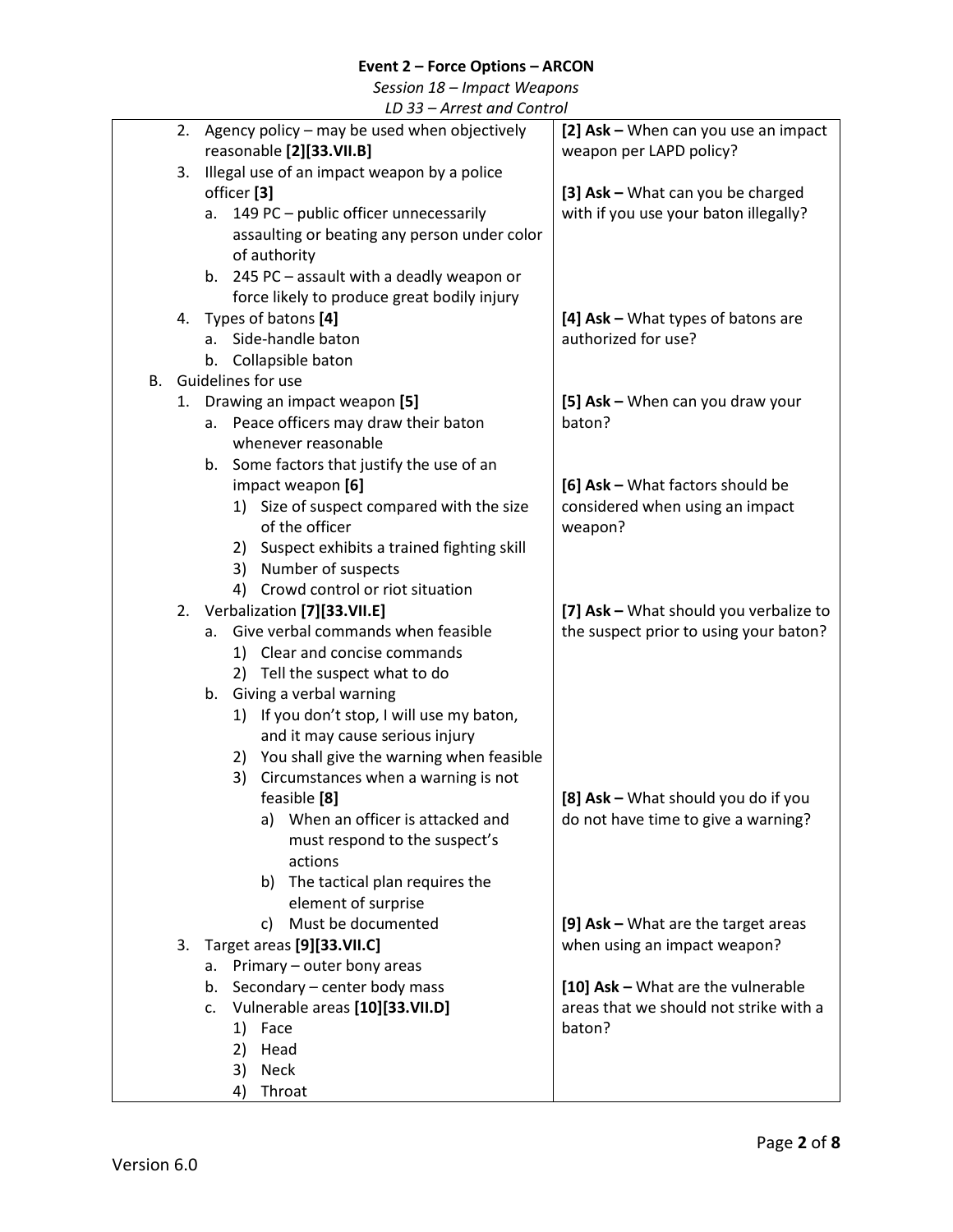### *Session 18 – Impact Weapons*

*LD 33 – Arrest and Control*

5) Spine 6) Kidneys 7) Groin 4. Notifications **[11]** a. Rescue ambulance only if a medical emergency exists b. Medical treatment is required prior to booking c. Supervisor must be notified C. Reverence for human life **[12]** 1. Guiding principle in any use of force situation 2. It is both moral and ethical to place the highest value on human life 3. Not policy, but a philosophy for how to approach police work 4. Consistent with the department's mission, vision, and values 5. Helps build public trust 6. Using tactical de-escalation techniques and reasonable force demonstrates this principle D. Tactical de-escalation policy **[13]** 1. Officers shall attempt to control an incident 2. By using time, distance, communications, and available resources 3. To de-escalate the situation 4. Whenever it is safe and reasonable to do so E. Side-handle baton 1. Introduction to Side-Handle Baton **[1]** a. Manage the distance b. Push off and create distance c. Close the distance and clinch d. Stay out of the suspect's effective striking range e. Transition to other force options 1) OC spray 2) Taser 3) Strikes and kicks 4) Impact weapons 5) Foot pursuit if the suspect flees 2. Cross draw **[2]** a. Used to draw the baton into the basic carry position b. Can be used to quickly draw and carry the baton when running c. Key points 1) Grab the long extended portion with your support side hand **[11] Ask –** What notifications do you need to make after you use an impact weapon? **[12] Ask –** How can using impact weapons demonstrate a reverence for human life? • Give some examples of when it would be reasonable to use impact weapons. • Give an example of when it would not be reasonable to use impact weapons. **[13] Ask –** What is the department policy on attempting to de-escalate prior to using force?  $\triangleright$  Warm up and stretch ➢ Note: All instructor notes regarding the number of repetitions may be modified by the instructor based on the needs of the students, to achieve proficiency. ➢ **[1] Explain –** If a suspect pulls away during a pat down search, officers must be ready to quickly transition to other force options. OC spray, Taser, strikes and kicks, or impact weapons may be appropriate depending on the scenario. **[2] Demonstrate and drill –** Cross Draw • Demonstrate • Break down key points and common mistakes • Drill step by step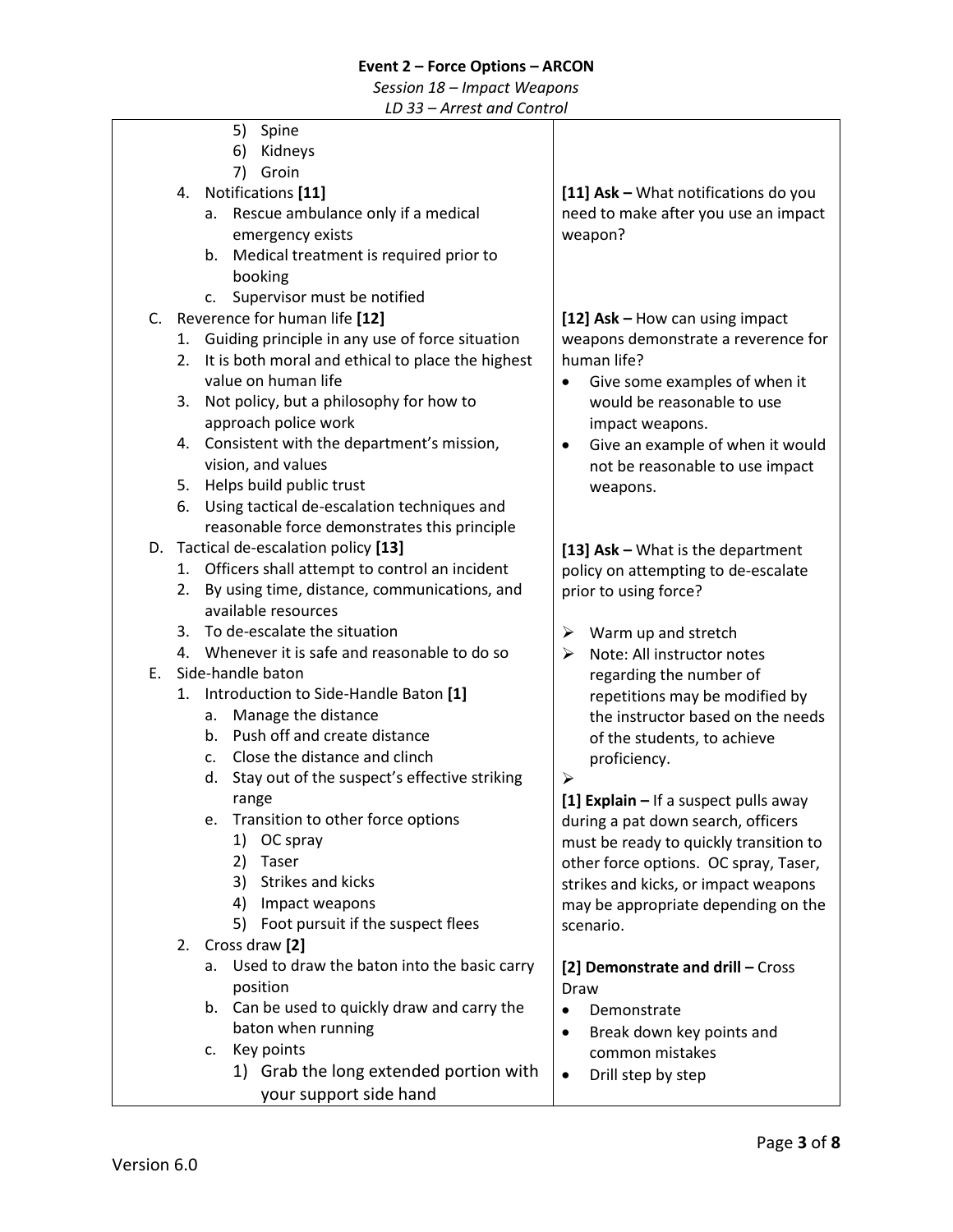*Session 18 – Impact Weapons*

|    |    | LD 33 - Arrest and Control                          |           |                |                                   |
|----|----|-----------------------------------------------------|-----------|----------------|-----------------------------------|
|    |    | 2) Swing the long extended portion                  |           | $\circ$        | Start slow, one step at a         |
|    |    | back until parallel to the ground                   |           |                | time (6-8 reps per step)          |
|    |    | 3) Push the baton forward until your                |           | $\circ$        | Combine steps until the           |
|    |    | hand hits the baton ring                            |           |                | students are fluid in their       |
|    |    | 4) Cant the Yawara handle slightly                  |           |                | technique                         |
|    |    | towards your primary hand                           |           | $\circ$        | Allow students to practice        |
|    |    | 5) Grip the Yawara handle with your                 |           |                | on their own with                 |
|    |    | primary hand                                        |           |                | increasing speed (8-10            |
|    |    | 6) Draw the baton straight out, parallel            |           |                | reps)                             |
|    |    | to the ground                                       |           |                |                                   |
|    |    | 7) Tuck the baton into the basic carry              |           |                |                                   |
|    |    | position                                            |           |                |                                   |
| d. |    | Common mistakes                                     |           |                |                                   |
|    |    | 1) Not keeping the baton parallel to the            |           |                |                                   |
|    |    | ground                                              |           |                |                                   |
|    |    | 2) Not canting towards the primary side             |           |                |                                   |
| 3. |    | Basic carry position [3]                            |           |                |                                   |
| a. |    | Used to move or run with the baton                  |           |                | [3] Demonstrate and drill - Basic |
|    |    | deployed                                            |           | carry position |                                   |
| b. |    | Key points                                          | $\bullet$ |                | Demonstrate                       |
|    |    | 1) Can be used on either side                       | ٠         |                | Break down key points and         |
|    |    | 2) Keep the Yawara handle facing up                 |           |                | common mistakes                   |
|    |    | 3) Tuck the long extended portion                   |           |                | Drill (8-10 reps)                 |
|    |    | between your forearm and ribcage                    |           |                |                                   |
|    |    | 4) Keep your arm bent at a 90* angle                |           |                |                                   |
|    |    | 5) Baton parallel to the ground                     |           |                |                                   |
| C. |    | Common mistakes                                     |           |                |                                   |
|    |    | 1) Not keeping the arm bent at a 90*                |           |                |                                   |
|    |    | angle                                               |           |                |                                   |
|    |    | 2) Failure to keep the baton parallel to the        |           |                |                                   |
|    |    | ground<br>4. Long extended position [14]            |           |                |                                   |
| a. |    | Used on a skirmish line                             |           |                | [14] Demonstrate and drill - Long |
| b. |    | Key points                                          |           |                | extended position                 |
|    |    | 1) Keep the baton parallel to the ground            | ٠         |                | Demonstrate                       |
|    |    | 2) Long extended portion facing straight            | $\bullet$ |                | Break down key points and         |
|    |    | forward with the Yawara handle up                   |           |                | common mistakes                   |
|    |    | 3) Use an overhand grip with your support           | $\bullet$ |                | Drill (8-10 reps)                 |
|    |    | hand 2-3" from the end                              |           |                |                                   |
|    | 4) | Keep the short end tucked into your                 |           |                |                                   |
|    |    | ribcage                                             |           |                |                                   |
|    | 5) | Keep your primary arm bent at 90*                   |           |                |                                   |
|    |    | angle                                               |           |                |                                   |
| c. |    | Common mistakes                                     |           |                |                                   |
|    | 1) | Failure to keep the baton parallel to the<br>ground |           |                |                                   |
|    |    |                                                     |           |                |                                   |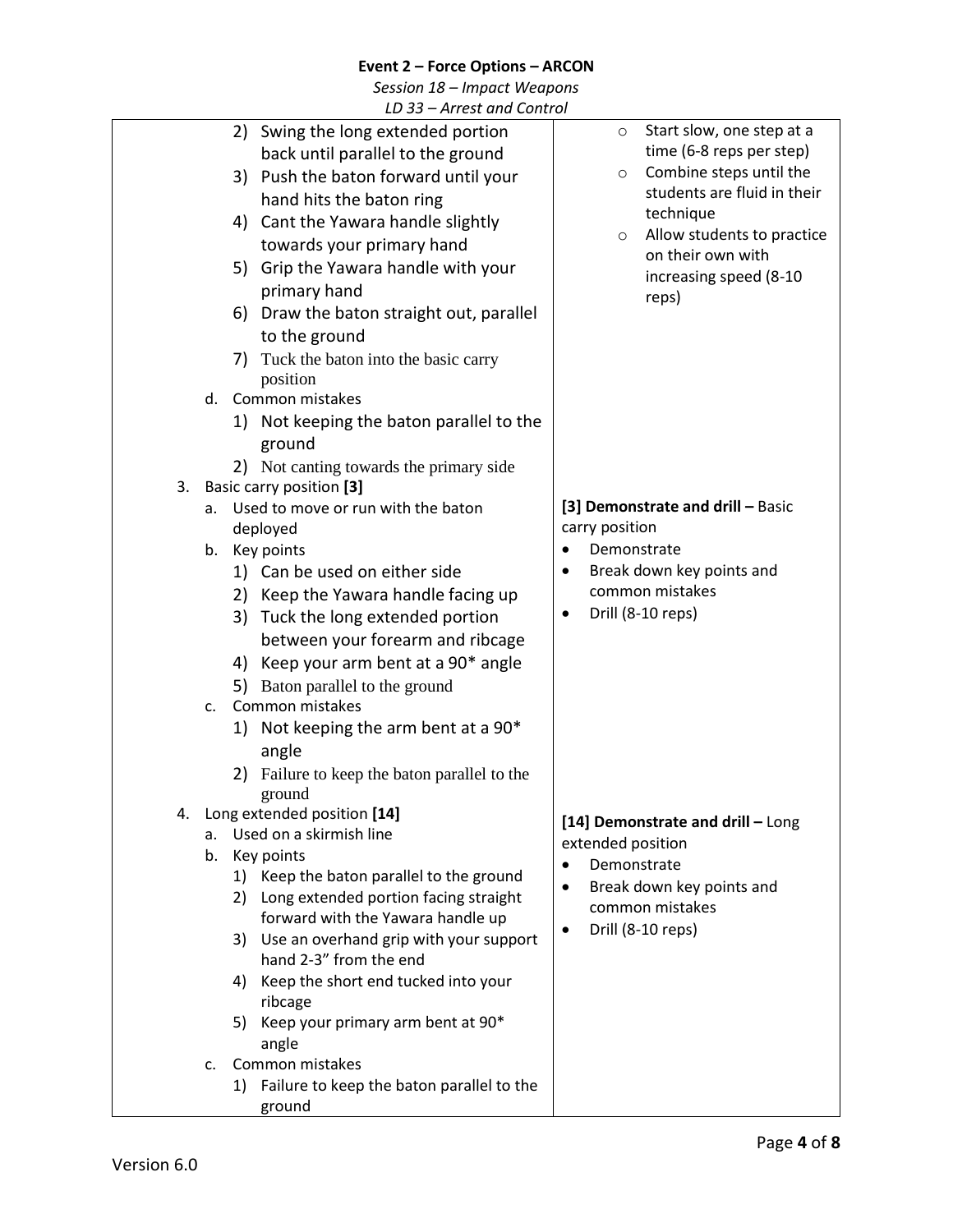# *Session 18 – Impact Weapons*

|    |    |    | LD 33 – Arrest and Control                                                              |                                              |
|----|----|----|-----------------------------------------------------------------------------------------|----------------------------------------------|
|    |    | 2) | Tucking the short end high into the                                                     |                                              |
|    |    |    | armpit                                                                                  |                                              |
| 5. |    |    | Power chop [15]                                                                         |                                              |
|    | а. |    | Short, powerful strike                                                                  |                                              |
|    | b. |    | Requires less room than a power stroke                                                  |                                              |
|    | c. |    | Key points                                                                              | [15] Demonstrate and drill - Power           |
|    |    |    | 1) Rotate the short end up, bringing the                                                | chop                                         |
|    |    |    | baton alongside your forearm                                                            | Demonstrate<br>$\bullet$                     |
|    |    | 2) | Slightly load your hips towards the                                                     | Break down key points and<br>$\bullet$       |
|    |    |    | primary side                                                                            | common mistakes                              |
|    |    | 3) | Take a small step with your support side                                                | Drill (8-10 reps)<br>$\bullet$               |
|    |    | 4) | leg<br>Pivot on the ball of your rear foot                                              | Drill with hitting thick bags (8-10<br>٠     |
|    |    |    | 5) Turn your hips explosively                                                           | reps)                                        |
|    |    | 6) | Swing the baton at an angle, straight                                                   |                                              |
|    |    |    | into the target                                                                         |                                              |
|    |    | 7) | Strike with the bolt face                                                               |                                              |
|    |    | 8) | Keep the Yawara handle facing out upon                                                  |                                              |
|    |    |    | contact                                                                                 |                                              |
|    |    |    | 9) Finish back in the starting position                                                 |                                              |
|    |    |    | 10) Assess and give verbal commands                                                     |                                              |
|    | d. |    | Common mistakes                                                                         |                                              |
|    |    |    | 1) Failure to the load the hips prior to                                                |                                              |
|    |    |    | striking                                                                                |                                              |
|    |    | 2) | Not swinging straight into the target                                                   |                                              |
|    |    | 3) | No power/hip explosion                                                                  |                                              |
| 6. |    |    | Power draw [4]                                                                          |                                              |
|    | а. |    | Offensive draw, intended to strike the target<br>Can also be used as a show of force to |                                              |
|    | b. |    | deescalate                                                                              |                                              |
|    | C. |    | Key points                                                                              | [4] Demonstrate and drill - Power            |
|    |    |    | 1) Support side hand grab the long                                                      | draw                                         |
|    |    |    | extended portion                                                                        | Demonstrate<br>٠                             |
|    |    |    | 2) Swing the long extended portion                                                      | Break down key points and<br>common mistakes |
|    |    |    | back until parallel to the ground                                                       | Drill (8-10 reps)<br>$\bullet$               |
|    |    |    |                                                                                         |                                              |
|    |    | 3) | Slightly coil your body towards the                                                     |                                              |
|    |    |    | support side and load your hips                                                         |                                              |
|    |    | 4) | Primary shoulder facing the target                                                      |                                              |
|    |    | 5) | Grab the Yawara handle with an                                                          |                                              |
|    |    |    | overhand grip                                                                           |                                              |
|    |    |    | 6) Pivot on the ball of your support side                                               |                                              |
|    |    |    | foot and explode with your hips for                                                     |                                              |
|    |    |    | power                                                                                   |                                              |
|    |    | 7) | Ensure full extension of your arm                                                       |                                              |
|    |    |    | upon contact                                                                            |                                              |
|    |    |    |                                                                                         |                                              |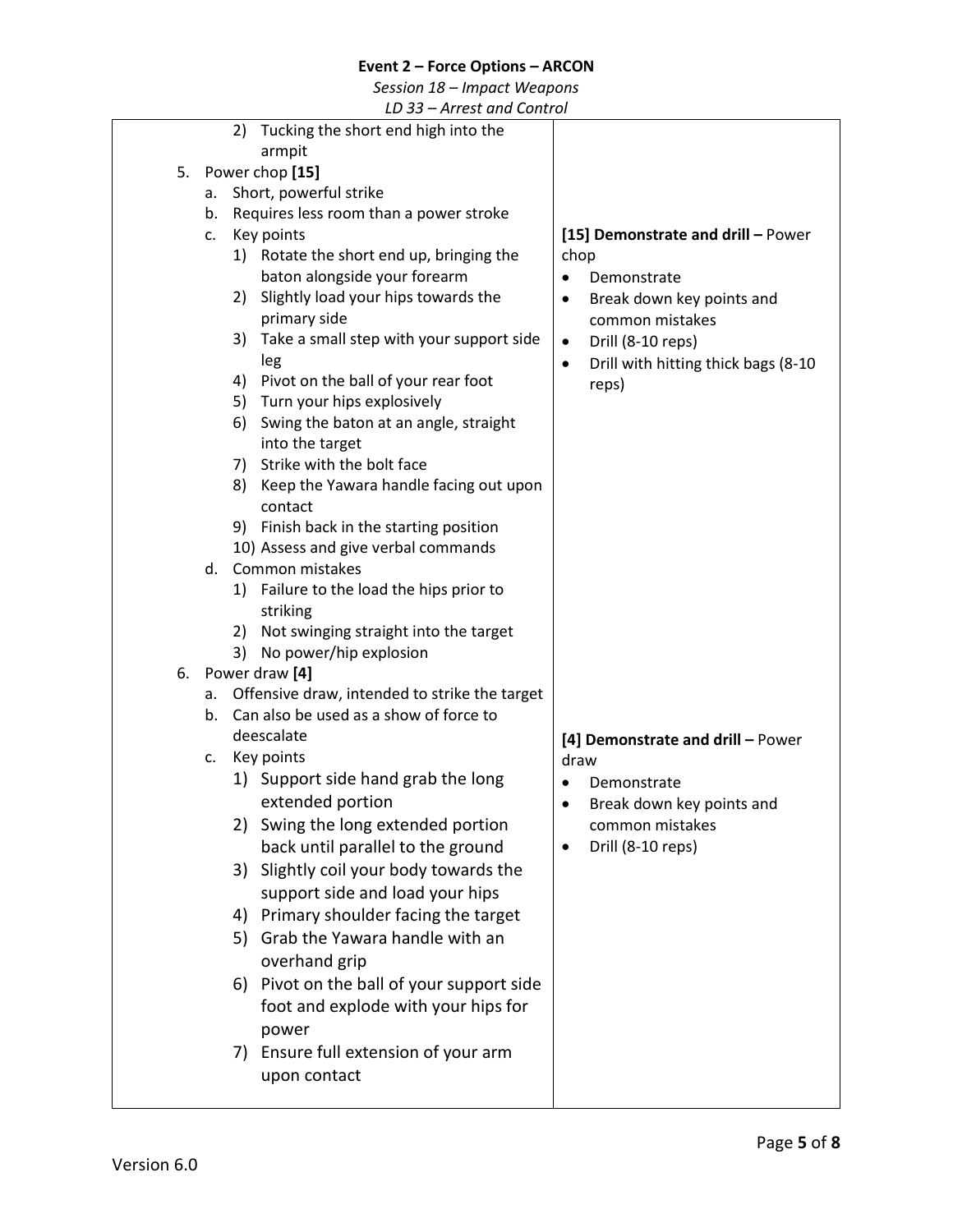*Session 18 – Impact Weapons*

|    |    |    |    | LD 33 Antest and control                       |                                          |
|----|----|----|----|------------------------------------------------|------------------------------------------|
|    |    |    | 8) | Keep the baton parallel to the                 |                                          |
|    |    |    |    | ground                                         |                                          |
|    |    |    |    | 9) Finish in the power stroke position         |                                          |
|    |    |    |    | d. Common mistakes                             |                                          |
|    |    |    |    | 1) Failure to keep the baton parallel to       |                                          |
|    |    |    |    | the ground                                     |                                          |
|    |    |    |    |                                                |                                          |
|    |    |    |    | 2) No extension                                |                                          |
|    |    |    |    | 3) No power/failing to turn your hips          |                                          |
|    | 7. |    |    | Power stroke                                   |                                          |
|    |    | a. |    | Most powerful strike                           |                                          |
|    |    | b. |    | If time and space permit, the power stroke is  |                                          |
|    |    |    |    | the most effective strike to quickly stop a    |                                          |
|    |    |    |    | suspect's assaultive actions                   |                                          |
|    |    |    |    | c. Key points [16]                             |                                          |
|    |    |    |    | 1) Rest the long extended portion on your      |                                          |
|    |    |    |    | biceps/triceps area                            |                                          |
|    |    |    | 2) | Keep the Yawara handle facing in               | [16] Demonstrate and drill - Power       |
|    |    |    | 3) | Use an overhand grip with your support         | stroke                                   |
|    |    |    |    | hand on the short end                          | Demonstrate<br>$\bullet$                 |
|    |    |    | 4) | Slightly load your hips towards the            | Break down key points and<br>٠           |
|    |    |    |    | primary side                                   | common mistakes                          |
|    |    |    | 5) | Take a small step with your support side       |                                          |
|    |    |    |    | leg                                            | Drill (8-10 reps)<br>$\bullet$           |
|    |    |    | 6) | Pivot on the ball of your rear foot            | Drill with hitting thick bags (8-10<br>٠ |
|    |    |    | 7) | Turn your hips explosively                     | reps)                                    |
|    |    |    | 8) | Swing the baton straight to the target         |                                          |
|    |    |    | 9) | Allow the Yawara handle to rotate in           |                                          |
|    |    |    |    | your hand                                      |                                          |
|    |    |    |    | 10) Finish back in the power stroke position   |                                          |
|    |    |    |    | 11) Assess and give verbal commands            |                                          |
|    |    | d. |    | Common mistakes                                |                                          |
|    |    |    |    | 1) Failing to load your hips prior to striking |                                          |
|    |    |    |    | 2) No extension                                |                                          |
|    |    |    | 3) | No power/hip explosion                         |                                          |
| F. |    |    |    | <b>Collapsible Baton</b>                       |                                          |
|    | 1. |    |    | Striking draw [1]                              |                                          |
|    |    | a. |    | Offensive draw, intended to strike the target  |                                          |
|    |    | b. |    | Key points                                     |                                          |
|    |    |    |    | 1) Cant the scabbard forward with your         |                                          |
|    |    |    |    | support side hand                              | [1] Demonstrate and drill - Striking     |
|    |    |    | 2) | Grab the baton with your primary hand          | draw                                     |
|    |    |    | 3) | Use an overhand grip, thumb down on            | Demonstrate                              |
|    |    |    |    | the baton                                      | Break down key points and                |
|    |    |    | 4) | Slightly coil your body towards the            | common mistakes                          |
|    |    |    |    | support side, loading your hips                | Drill (8-10 reps)<br>٠                   |
|    |    |    | 5) | Turn your hips explosively and expand          |                                          |
|    |    |    |    | the baton straight out                         |                                          |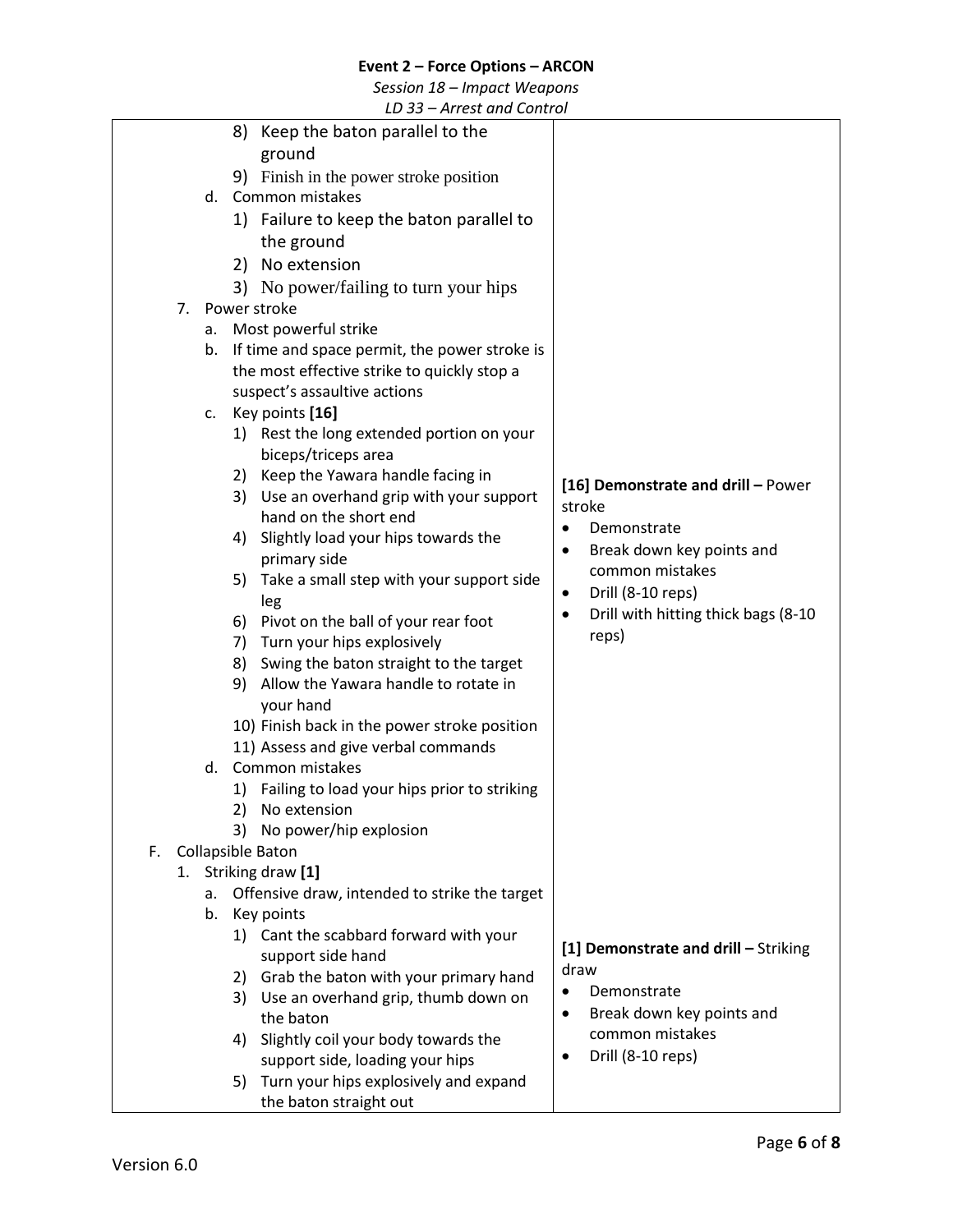*Session 18 – Impact Weapons*

|    |    | LD 33 – Arrest and Control                        |                                                 |
|----|----|---------------------------------------------------|-------------------------------------------------|
|    |    | 6) Ensure full extension of the baton,            |                                                 |
|    |    | parallel to the ground                            |                                                 |
|    |    | 7) Finish in the ready position with the end      |                                                 |
|    |    | cap facing forward                                |                                                 |
|    |    | Keep the midsection on your<br>8)                 |                                                 |
|    |    | biceps/triceps area, parallel to the              |                                                 |
|    |    | ground                                            |                                                 |
|    |    | 9) Assess and give verbal commands                |                                                 |
|    | c. | Common mistakes                                   |                                                 |
|    |    | 1) Failure to keep the baton parallel to the      |                                                 |
|    |    | ground                                            |                                                 |
|    |    | 2) Failing to load your hips prior to             |                                                 |
|    |    | expanding the baton                               |                                                 |
| 2. |    | Assisted draw [2]                                 |                                                 |
|    |    |                                                   |                                                 |
|    | а. | Key Points                                        |                                                 |
|    |    | 1) To be used in close quarters                   |                                                 |
|    |    | 2) Grab the extended cap with your                |                                                 |
|    |    | support side hand                                 | [2] Demonstrate and drill - Assisted            |
|    |    | 3) Keep the baton horizontal and parallel         | draw                                            |
|    |    | to the ground                                     | Demonstrate<br>$\bullet$                        |
|    |    | 4) Pull briskly and firmly                        | Break down key points and<br>$\bullet$          |
|    |    | 5) Engage the friction locks                      | common mistakes                                 |
|    | b. | <b>Common Mistakes</b>                            | Drill (8-10 reps)                               |
|    |    | 1) Not fully engaging the locks                   |                                                 |
|    |    | 2) Opening towards your body                      |                                                 |
|    |    | 3. One handed expanded strike [3]                 |                                                 |
|    | a. | Use when time and space permits                   |                                                 |
|    | b. | Key points                                        |                                                 |
|    |    | 1) Grip the handle with your thumb and            |                                                 |
|    |    | forefinger                                        | [3] Demonstrate and drill - One                 |
|    |    | Slightly load your hips towards the<br>2)         | handed expanded strike                          |
|    |    | primary side                                      | Demonstrate<br>$\bullet$                        |
|    |    | Take a small step with your support side<br>3)    | Break down key points and<br>$\bullet$          |
|    |    | foot                                              |                                                 |
|    |    | Pivot on the ball of your rear foot<br>4)         | common mistakes                                 |
|    |    | Turn your hips explosively towards the<br>5)      | Drill (8-10 reps)<br>$\bullet$                  |
|    |    | target                                            | Drill with hitting thick pad (8-10<br>$\bullet$ |
|    |    | Strike with the tip section straight into<br>6)   | reps)                                           |
|    |    | the target                                        |                                                 |
|    |    | Your palm should be facing up upon                |                                                 |
|    |    | 7)                                                |                                                 |
|    |    | contact                                           |                                                 |
|    |    | Keep you support side hand up to<br>8)            |                                                 |
|    |    | protect your face                                 |                                                 |
|    |    | 9) Assess and give verbal commands                |                                                 |
|    | c. | Common mistakes                                   |                                                 |
|    |    | Failing to load your hips prior to striking<br>1) |                                                 |
|    |    | No power/hip explosion<br>2)                      |                                                 |